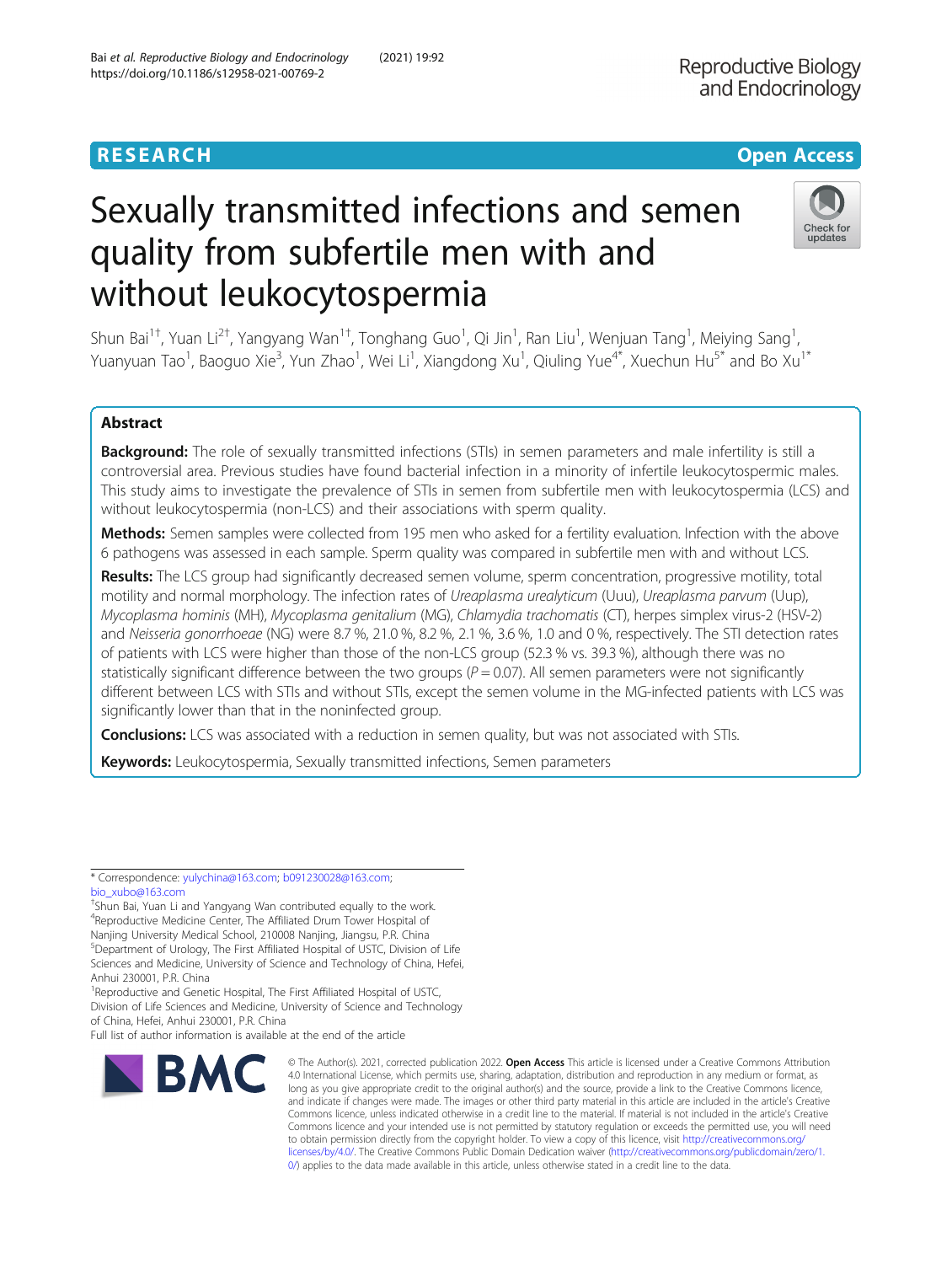# Introduction

Up to 30 % of infertile men have leukocytospermia which refers to the presence of a high concentration ( $\geq$  $1 \times 10^6$ /ml) of white blood cells (WBCs) in semen [\[1](#page-6-0)]. Leukocytes, including granulocytes (50–60 %), macrophages  $(20-30\%)$  and T lymphocytes  $(2-5\%)$ , have been shown to be a negative factor for semen quality as they induce low sperm motility [\[2](#page-6-0)]. The origin of leukocytes in the ejaculate is mainly from the epididymis and is associated with immunosurveillance [\[3\]](#page-6-0). Hence, bacterial and viral infections were considered and detected in semen from symptomatic and asymptomatic leukocytospermic infertile males, although they attending andrology clinics often do not have an apparent infection.

More than 30 sexually transmitted infections (STIs), including herpes simplex virus (HSV), Chlamydia trachomatis (CT), Ureaplasma spp. (UU), Mycoplasma hominis (MH), Mycoplasma genitalium (MG) and Neisseria gonorrhoeae (NG) have been identified as pathogens that cause genital injury, semen infection, prostatitis, urethritis, epididymitis and orchitis in men [\[4](#page-6-0)–[7](#page-6-0)]. Previous studies observed sexually transmitted pathogens in semen in relation to impaired sperm quality and reduced pregnancy rates  $[8, 9]$  $[8, 9]$  $[8, 9]$  $[8, 9]$ . However, unlike the strong negative correlation between STIs and fertility in females, the link in males remains controversial [\[10](#page-6-0)]. For example, several studies demonstrated that UU increased secondary infertility and reduced sperm quality, including low sperm concentration and motility  $[11]$  $[11]$ , while other studies did not find a correlation between UU and semen paremeters [[12,](#page-6-0) [13](#page-6-0)]. Interestingly, UU can be divided into two subtypes, Ureaplasma urealyticum (Uuu) and Ureaplasma parvum (Uup), and studies have shown that Uup is more associated with poor semen quality than Uuu due to differential pathogenicity [\[14](#page-7-0)]. Thus, the controversial results in previous studies may be due to the lack of discrimination between Uuu and Uup.

Recent studies reported that compared with patients with nonleukocytospermia (non-LCS), decreased semen parameters (e.g., sperm concentration, progressive motility, normal morphology) were observed in asymptomatic leukocytospermia (LCS), while those with STI (e.g., UU)-positive leukocytospermia performed more significantly  $[5, 15]$  $[5, 15]$  $[5, 15]$  $[5, 15]$  $[5, 15]$ . In this study, we aimed to investigate the prevalence of sexually transmitted pathogens by molecular methods in semen samples from infertile men with and without leukocytes and their effects on semen quality.

# Methods

### Patients

A total of 195 men who sought a fertility evaluation at the Reproductive Center of The First Affiliated Hospital of University of Science and Technology of China (USTC) from July 2019 to July 2020 were included in this study. The exclusion criteria were men who were diagnosed with genetic defects related to reproductive tract, azoospermia, varicocele, testicular trauma, cryptorchidism, postmumps orchitis and chronic severe debilitating medical illnesses. This study was approved by The First Affiliated Hospital of USTC Ethical Committee, Anhui, China (No. 2019P040).

# Semen analysis

The semen volume, sperm concentration, total sperm count, motility, and morphological normality were determined according to the WHO 2010 guidelines for semen analysis (fifth edition, 2010) [\[1\]](#page-6-0). Briefly, semen samples were obtained after an abstinence period of 2–7 days. Semen quality was evaluated after liquefaction at 37 °C for at least 30 min. Semen volume was calculated by weighing the semen sample in a tube. Computer-assisted sperm analysis (CASA) was used to measure sperm concentration, progressive motility and total motility (SAS, Beijing, China). Sperm morphology was determined through Diff-Quick staining (Anke Biotechnology, Hefei, China). Leukocytes were stained by peroxidase test using benzidine (Anke Biotechnology, Hefei, China). Antisperm antibodies (AsAs) were investigated by the mixed antiglobulin reaction (MAR) method (Anke Biotechnology, Hefei, China).

Laboratory personnel were trained in semen collecting and detecting procedures according to the National Research Institute for Family Planning. In addition, the laboratory participates in an external quality control (EQA) program by NHC Key Laboratory of Male Reproduction and Genetics.

## Detection of sexually transmitted pathogens

For each male patient, 200 µL of semen specimens was used for the extraction of microorganism DNA. Amplified Sexually transmitted pathogen DNA, including Uuu, Uup (Uup1, Uup3, Uup6, and Uup14), CT, HSV-2, MH, MG and NG, was detected by the "flow-through hybridization" technique using the STD (sexually transmitted disease) 6 GenoArray Diagnostic kit [[16\]](#page-7-0). Samples infected with any pathogen were assigned to the pathogen-infected group, those with no infection with any pathogen were assigned to the non-infected group.

# Statistical analysis

Qualitative variables were described as frequencies (percentages), and quantitative variables were described as the mean ± standard deviation (SD) if normally distributed and medians (interquartile range, IQR) if not. Pearson's chi-square test and Student's t-test were used for parametric comparisons, and the Mann-Whitney U test was utilized for nonparametric comparisons. In addition,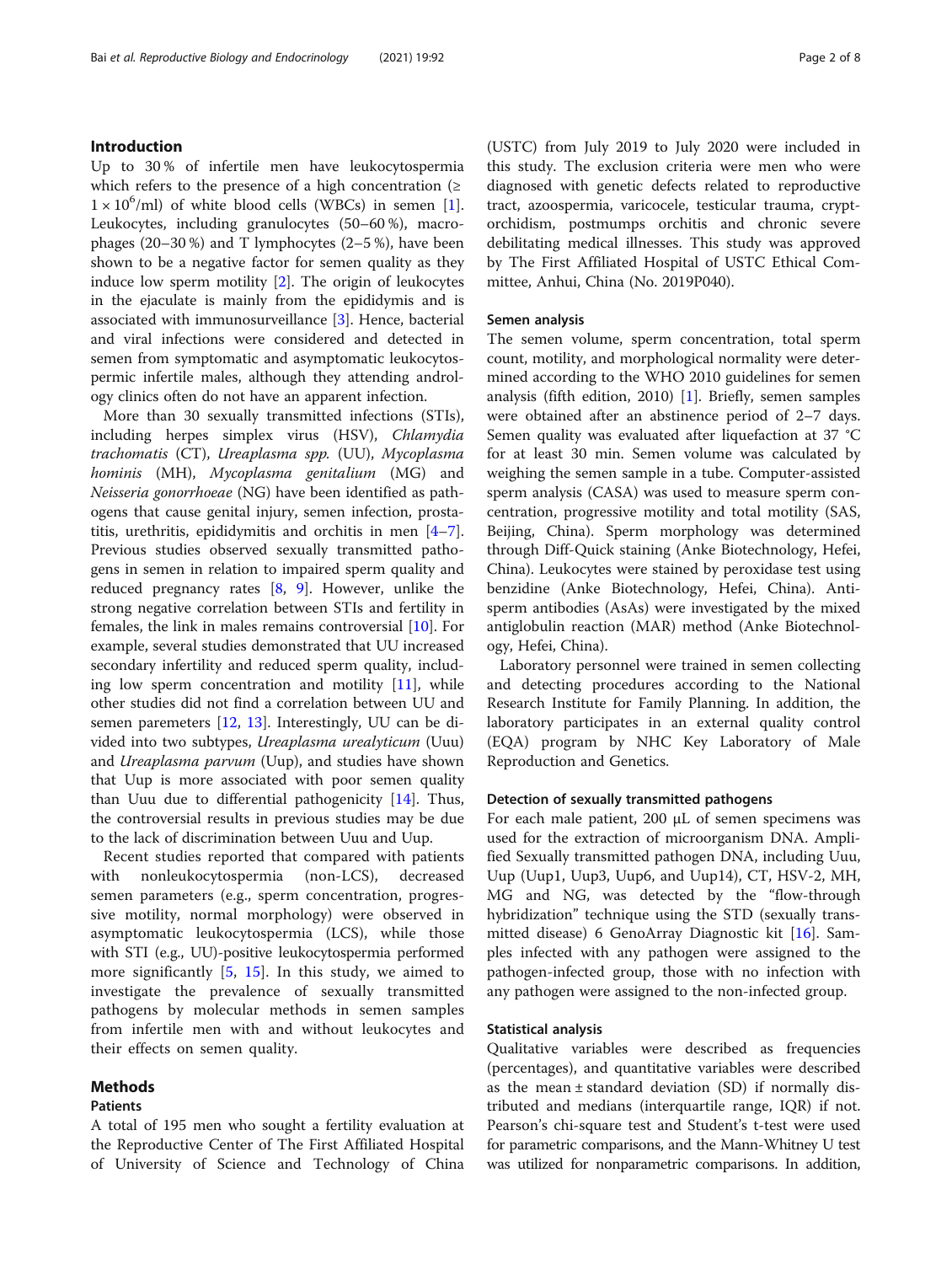comparison of sexually transmitted pathogens (Uuu, Uup3, Uup6, MH, MG and CT) were performed by the Kruskal-Wallis test with multiple comparisons. Abnormal semen parameters according to the WHO 2010 recommended standards were listed as follows: semen volume < 1.5 mL, sperm concentration <  $15 \times 10^6$ /mL, progressive motility <  $32 \times 10^6$ /mL and motility morphology < 4 %. P value < 0.05 was considered to indicate statistical significance. All statistical analyses were performed using SPSS version 17 (SPSS Inc., Chicago, IL, USA).

# Results

Table 1 displays the mean  $(\pm SD)$  and median (25th, 75th) clinical characteristics and semen parameters from

195 men in the present study. The ages of patients with LCS and without LCS were  $32.4 \pm 6.9$  and  $31.6 \pm 5.8$ years, respectively. Of the studied population, more than 50 % of patients graduated from college/university. A total of 60.0 % of patients were diagnosed with primary infertility. Drinking and smoking were found in 70.3 and 42.6 % of patients, respectively. There was no significant difference between the two groups regarding age, clinical conditions (e.g., BMI, education, duration of infertility, and type of infertility) or lifestyle (e.g., smoking and drinking).

As expected, the median leukocytes in the LCS and non-LCS groups were 4.3 and 0.2, respectively (Table [2](#page-3-0)). The median (25th, 75th) semen volume from LCS and

Clinical characteristics Total  $(n = 195)$ LCS  $(n = 88)$ Non-LCS  $(n = 107)$ P Age(year), mean  $\pm$  s.d. 31.9  $\pm$  6.3 32.4  $\pm$  6.3 32.4  $\pm$  6.9 31.6  $\pm$  5.8 31.6  $\pm$  5.8 0.39 BMI (kg/m<sup>2</sup>), mean  $\pm$  s.d.  $\lambda$ , mean ± s.d. 24.6  $\pm$  3.3 24.6  $\pm$  3.3 24.1  $\pm$  3.0 24.8  $\pm$  3.5 23.5 0.39 Education, n (%) primary school 5 (2.6) 1 (1.1) 4 (3.7) 0.32 junior high school 40 (20.5) 21 (23.9) 19 (17.8) High school 43 (22.1) 22 (25.0) 21 (19.6) College/University 107 (54.8) 44 (50.0) 63 (58.9) Duration of infertility, n (%) 1 year 106 (54.4) 106 (54.4) 47 (53.4) 59 (55.1) 0.35 2 years 47 (24.1) 25 (28.4) 22 (20.6)  $\ge$  3 years 26 (24.3) 26 (24.3) 26 (24.3) 26 (24.3) Type of infertility, n (%) Primary 117 (60.0) 49 (55.7) 68 (63.6) 68 (63.6) 0.26 Secondary 39 (36.4) 39 (36.4) 39 (36.4) 39 (36.4) Alcohol status, n (%) Nondrinkers 68 (29.7) 24 (27.3) 34 (31.8) 34 (31.8) 34 (31.8) drinkers 137 (70.3) 64 (72.7) 73 (68.2) Smoking status, n (%) Nonsmokers 64 (59.8) 64 (59.8) 64 (59.8) 64 (59.8) 64 (59.8) 64 (59.8) 64 (59.8) 64 (59.8) 64 (59.8) 64 (59.8) Smokers 33 (40.2) 43 (40.2) 40 (45.5) 48 (40.2) Semen parameters Abstinence time (days), mean ± s.d  $4.3 \pm 1.9$   $4.2 \pm 1.9$   $4.3 \pm 2.0$  0.75 Semen volume (ml), median (Q1, Q3) 2.9 (2.0, 4.0) 2.8 (1.9, 3.7) 3.0 (2.2,4.1) 2.8 (1.9, 3.7) 3.0 (2.2,4.1) Sperm concentration (x10<sup>6</sup>/ml), median (Q1, Q3) 79.0 (37.0, 121.6) 66.4 (28.2, 106.0) 89.5 (54.5, 135.5) 0.01 Progressive motility (%), median (Q1, Q3) 38.0 (18.7, 51.0) 33.8 (19.1, 45.1) 41.6 (16.7, 54.6) 0.02 Total motility (%), median (Q1, Q3) 46.0 (22.4, 59.3) 40.8 (22.5, 55.2) 50.2 (21.4, 63.8) 0.03 Normal morphology (%), median (Q1, Q3) 5.0 (4.0, 8.0) 5.0 (3.0, 7.0) 5.0 (4.0, 8.0) 5.0 (4.0, 8.0) 6.35 leukocytes (×106 /ml), median (Q1, Q3) 0.4 (0.1, 4.6) 4.3 (2.9, 6.5) 0.2 (0.1, 0.3) < 0.001 AsAs (%), median (Q1, Q3) 1.5 (0, 4.0) (n = 124) 1.5 (0, 4.0) (n = 48) 2.0 (1.0, 3.8) (n = 76) 0.99

BMI body mass index. Data are presented as frequency (percentage) for categorical variables and mean ± standard deviation (SD) for continuous variables if normally distributed and medians (interquartile range, IQR) if not. P values were derived from Pearson's chi-square test and Student's t-test for parametric comparisons and the Mann-Whitney U test for nonparametric comparisons. Q1: 25th percentile. Q3: 75th percentile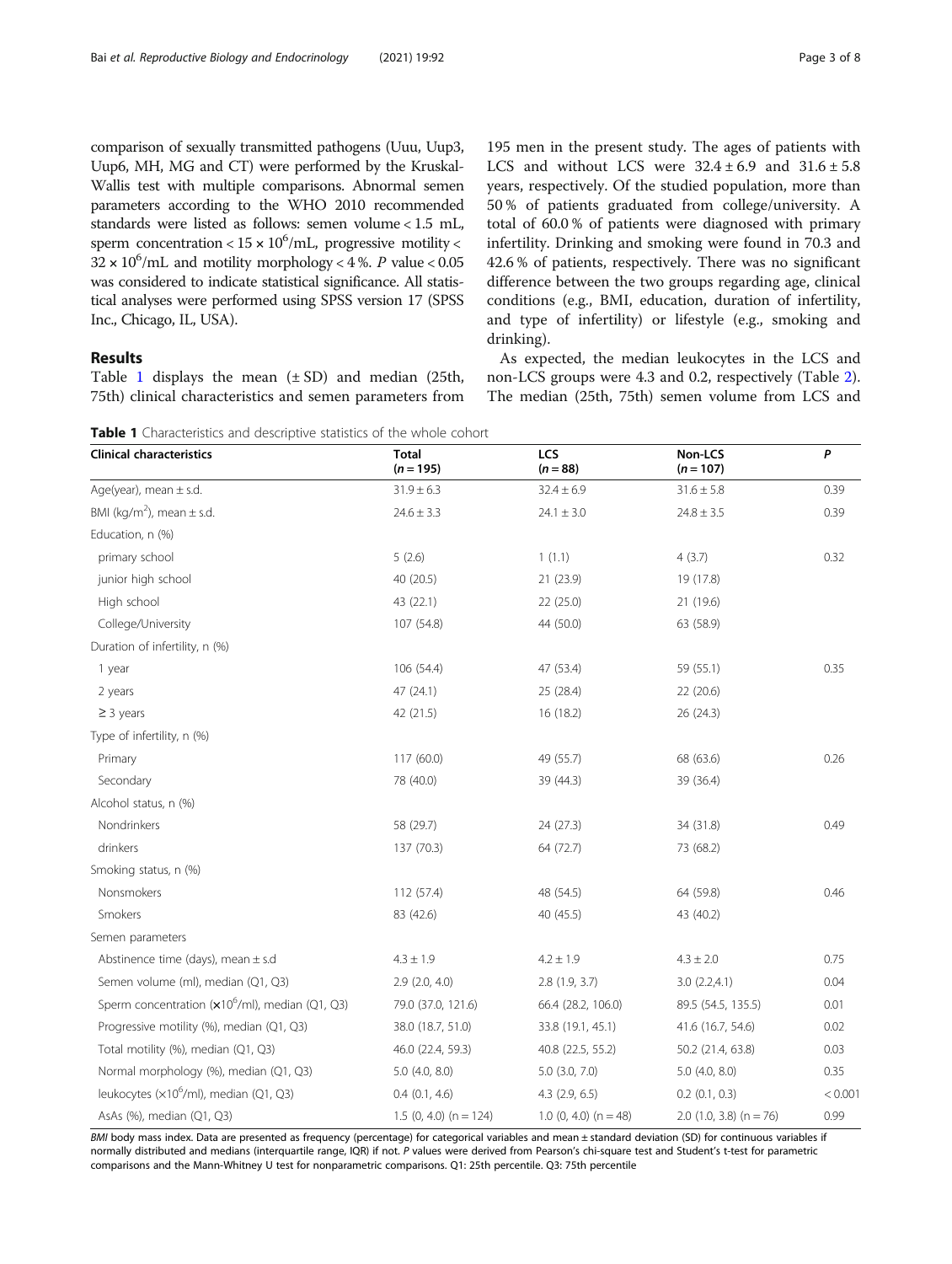| Pathogen     | Overall $(n = 195)$ | <b>LCS</b> $(n = 88)$ | Non-LCS $(n = 107)$ | P                        |  |
|--------------|---------------------|-----------------------|---------------------|--------------------------|--|
| UU           | 58 (29.2)           | 25 (28.4)             | 33 (30.8)           | 0.71                     |  |
| Uuu, n (%)   | 17(8.7)             | 7(8.0)                | 10(9.3)             | 0.73                     |  |
| Uup, n (%)   | 41(21.0)            | 18 (20.5)             | 23(21.5)            | 0.86                     |  |
| Uup1, n (%)  | 4(2.1)              | 1(1.1)                | 3(2.8)              | $0.63*$                  |  |
| Uup3, n (%)  | 19 (9.7)            | 10(11.4)              | 9(8.4)              | 0.49                     |  |
| Uup6, n (%)  | 16(8.2)             | 7(8.0)                | 9(8.4)              | 0.91                     |  |
| Uup14, n (%) | 2(1.0)              | 0(0)                  | 2(1.9)              | $0.50*$                  |  |
| MH, n (%)    | 16(8.2)             | 10(11.4)              | 6(5.6)              | 0.15                     |  |
| MG, n (%)    | 4(2.1)              | 4(4.5)                | 0(0)                | $0.04*$                  |  |
| $CT, n$ (%)  | 7(3.6)              | 5(5.7)                | 2(1.9)              | $0.25*$                  |  |
| HSV-2, n (%) | 2(1.0)              | 1(1.1)                | 1(0.9)              | $0.99*$                  |  |
| NG, n (%)    | 0(0)                | 0(0)                  | 0(0)                | $\overline{\phantom{a}}$ |  |
| Total        | 87 (44.6)           | 45 (52.3)             | 42 (39.3)           | 0.10                     |  |

<span id="page-3-0"></span>Table 2 Frequency of STI pathogens in semen samples

Data are presented as frequency. P values were derived from Pearson's chi-square test if not otherwise indicated \*Fisher's exact test

non-LCS group were 2.8 (1.9, 3.7) and 3.0 (2.2, 4.1) ( $P =$ 0.04); sperm concentration were 66.4 (28.2, 106.0) and 89.5 (54.5, 135.5) ( $P = 0.01$ ); progressive motility were 33.8 (19.1, 45.1) and 41.6 (16.7, 54.6)  $(P = 0.02)$ ; total motility was 40.8 (22.5, 55.2) and 50.2 (21.4, 63.8) ( $P =$ 0.03); and normal morphology was 5.0 (3.0, 7.0) and 5.0  $(4.0, 8.0)$   $(P = 0.35)$ , respectively. The LCS group had significantly decreased semen volume, sperm concentration, progressive motility, total motility and normal morphology. In addition, there were no significant differences between the two groups for AsAs.

As shown in Table 2, the STI-positive semen in subfertility patients was 45.1 %. The STI detection rates of patients with LCS were higher than those of the non-LCS group, (52.3 % vs. 39.3 %), although there was no statistically significant difference between the two groups  $(P = 0.07)$ . Of 195 semen samples, UU accounted for 58 (29.2 %), which was the most prevalent pathogen detected, followed by MH (8.2 %), CT (3.6 %), MG (2.1 %) and HSV-2 (1.0 %). NG was not detected in any semen sample. Strikingly, the rate of MG-positive samples from the LCS group was significantly higher than that in the non-LCS group  $(P = 0.04)$ , while other STI pathogens were similarly detected between the two groups.

Table 3 shows that 13 of the 71 STI-positive samples contained more than one pathogen, including 7 and 6 coinfected samples in the LCS and non-LCS groups, respectively. For the LCS group, 4 and 3 semen samples had 2 and 3 pathogens detections, respectively. Specifically, 5 of 7 semen samples were positive for UU and MH, 3 were positive for UU and MG and 1 was positive for UU and CT. For the non-LCS group, 5 and 1 of these samples were positive for 2 and 3 pathogens, respectively.

The semen parameters from the LCS and non-LCS groups are summarized in Table [4.](#page-4-0) In both the LCS group and the non-LCS group, semen parameters were similar between patients with STI detection and those without STI detection. Moreover, the prevalence of STI pathogens in patients with normal semen parameters was not significantly different from that in patients with abnormal semen parameters (e.g., semen volume < 1.5 mL, sperm concentration <  $15 \times 10^6$ /mL, progressive motility <  $32 \times 10^6$ /mL, total motility <  $40 \times 10^6$ /mL and motility morphology  $<$  4 %).

Table [5](#page-4-0) list the association of semen quality and STI pathogens in the LCS group. All semen parameters were not statistically significant for the UU-infected patients, particularly for Uuu-, Uup3- and Uup6-positive patients. Interestingly, multiple comparison analysis found that semen volume was significantly different among groups. Semen volume was lower in patients with MG infection than in those without any STI pathogen detection. Furthermore, leucocytes in semen were not significantly different between the individual STI-positive and STInegative groups.

Table 3 Total simultaneous STI pathogens detected in the LCS and non-LCS groups

| Pathogen           | <b>Total</b><br>$(n = 195)$ | LCS<br>$(n = 88)$ | Non-LCS<br>$(n = 107)$ |      |  |
|--------------------|-----------------------------|-------------------|------------------------|------|--|
| No-infect, n (%)   | 124 (63.6)                  | 52 (59.1)         | 72 (67.3)              | 0.24 |  |
| Infect, $n$ $(\%)$ |                             |                   |                        |      |  |
|                    | 58 (29.7)                   | 29 (33.0)         | 29(27.1)               | 0.58 |  |
| $\mathcal{P}$      | 9(4.6)                      | 4(4.5)            | 5(4.7)                 |      |  |
| 3                  | 4(2.1)                      | 3(3.4)            | 1(0.9)                 |      |  |

Data are presented as frequency. P values were derived from Pearson's chisquare test if not otherwise indicated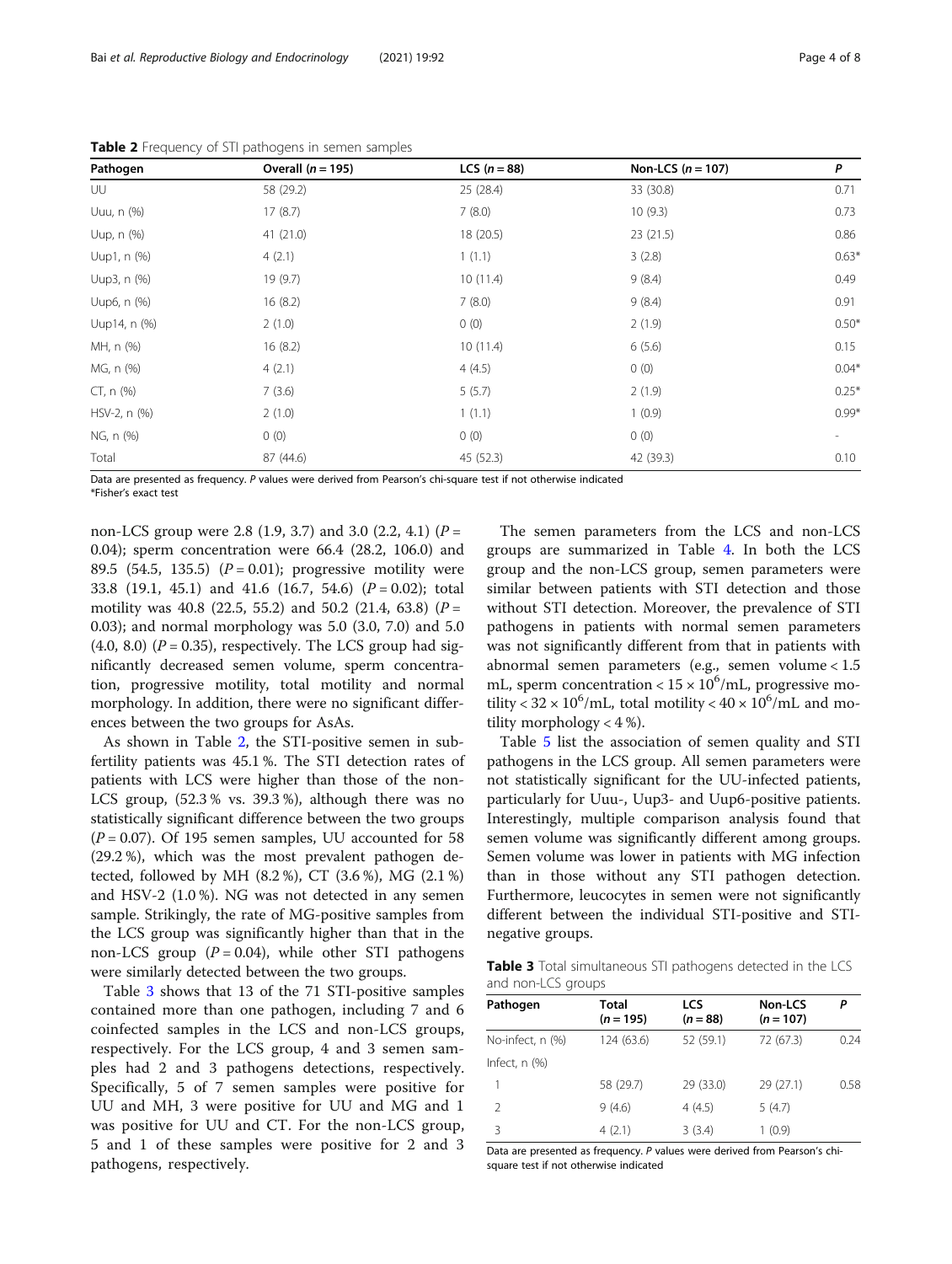|                                                           | <b>LCS</b> $(n = 88)$ |                           |            | Non-LCS $(n = 107)$       |                                                   |         |  |
|-----------------------------------------------------------|-----------------------|---------------------------|------------|---------------------------|---------------------------------------------------|---------|--|
|                                                           | Infected $(n = 36)$   | Non-infected $(n = 52)$ P |            |                           | Infected ( $n = 35$ ) Non-infected ( $n = 72$ ) P |         |  |
| Abstinence time (days), mean $\pm$ s.d                    | $4.2 \pm 2.0$         | $4.3 \pm 1.8$             |            | $0.81$ 4.4 ± 2.0          | $4.2 \pm 2.0$                                     | 0.59    |  |
| Semen volume (ml), median (Q1, Q3)                        | 2.5<br>(1.7, 3.4)     | 2.9<br>(2.0, 4.0)         | $0.18$ 2.9 | (2.1, 4.2)                | 3.1<br>(2.2, 4.1)                                 | 0.92    |  |
| Semen volume $<$ 1.5 (ml), n $(\%)$                       | 6(16.7)               | 4(7.7)                    | 0.19       | 2(5.7)                    | 1(1.4)                                            | $0.25*$ |  |
| Sperm concentration $(x10^6\text{/ml})$ , median (Q1, Q3) | 53.8<br>(24.3, 101.4) | 69.2<br>(28.8, 106.8)     | 0.61       | 83.8<br>(38.9, 133.2)     | 90.2<br>(55.4, 138.3)                             | 0.55    |  |
| Sperm concentration < $15 \times 10^6$ /ml, n (%)         | 4(11.1)               | 6(11.5)                   | 0.95       | 2(5.7)                    | 8(11.1)                                           | $0.49*$ |  |
| Progressive motility (%), median (Q1, Q3)                 | 35.6<br>(19.9, 45.3)  | 31.5<br>(19.0, 45.1)      | 0.65       | 46.5<br>(25.4, 59.2)      | 40.0<br>(15.7, 54.4)                              | 0.39    |  |
| Progressive motility < 32 %, n $(\%)$                     | 14 (38.9)             | 27(51.9)                  | 0.23       | 10(28.6)                  | 27(37.5)                                          | 0.36    |  |
| Total motility (%), median (Q1, Q3)                       | 41.2<br>(23.2, 55.2)  | 38.2<br>(22.5, 55.6)      |            | 0.72 51.7<br>(30.2, 63.9) | 48.5<br>(19.4, 63.7)                              | 0.63    |  |
| Total motility < 40 %, n $(\%)$                           | 16(44.4)              | 27 (51.9)                 | 0.49       | 10(28.6)                  | 27 (37.5)                                         | 0.36    |  |
| Normal morphology (%), median (Q1, Q3)                    | 5.0<br>(3.0, 6.8)     | 5.0<br>(3.3, 7.0)         | 0.94       | 6.0<br>(4.0, 8.0)         | 5.0<br>(4.0, 8.0)                                 | 0.29    |  |
| Normal morphology $<$ 4 %, n (%)                          | 10(27.8)              | 13(25.0)                  | 0.77       | 8(22.9)                   | 16(22.2)                                          | 0.94    |  |
| Leukocytes ( $\times 10^6$ /ml), median (Q1, Q3)          | 6.4<br>(3.0, 6.3)     | 4.2<br>(2.6, 7.0)         | 0.73       | 0.2<br>(0.1, 0.3)         | 0.2<br>(0.1, 0.3)                                 | 0.21    |  |

#### <span id="page-4-0"></span>Table 4 Comparison of semen parameters in patients with LCS and non-LCS

Data are presented as frequency (percentage) for categorical variables and mean ± standard deviation (SD) for continuous variables if normally distributed and medians (interquartile range, IQR) if not. P values were derived from Pearson's chi-square test and Student's t-test for parametric comparisons and the Mann-Whitney U test for nonparametric comparisons. Q1: 25th percentile. Q3: 75th percentile \*Fisher's exact test

# **Discussion**

During the past decade, the association of STI pathogens, leukocytes and semen quality in male infertility has remained a controversial topic [[15\]](#page-7-0). In this context, we examined the effect of STI pathogenson semen quality in subfertile men with LCS and without LCS using the STD6 GenoArray Diagnostic assay. The method allows the detection of six STI pathogens (NG, CT, UU (Uuu, Uup), MH, MG and HSV-2). The prevalence of STI pathogens in semen samples from men with and without leukocytospermia was 52.3 and 39.3 %, respectively. We also showed that men with MG infection had lower semen volumes than men without infection in the LCS group. However, semen parameters were not significantly different between UU-positive and STI-negative patients.

A wide range of STI-positive percentages were observed in semen samples from infertile men, and this wide range of variability may be due to different types of studied populations, sample sizes and detection methods for STI pathogens [\[17](#page-7-0), [18\]](#page-7-0). The diagnosis of STIs and therefore therapy is difficult and debated in relation to its association with male fertility [[19](#page-7-0)]. A number of studies have identified the presence of pathogenic bacteria in

Table 5 Sexually transmitted infections on semen quality in patients with LCS

|                                     | Uuu               | Uup3              | Uup6              | MH                | MG.                     | СT                | <b>Negative</b>   | $P$ value <sup>a</sup> |
|-------------------------------------|-------------------|-------------------|-------------------|-------------------|-------------------------|-------------------|-------------------|------------------------|
| Semen volume (ml), median (Q1, Q3)  | 2.0<br>(1.1, 2.9) | 3.0<br>(2.7, 5.1) | 2.8<br>(1.8, 3.6) | 2.1<br>(1.6, 2.8) | 1.5<br>$(1.1, 1.8)^{b}$ | 2.0<br>(1.0, 2.5) | 2.9<br>(2.0, 4.0) | 0.003                  |
| Sperm concentration $(x 10^6$ /ml), | 35.1              | 60.9              | 110.6             | 45.1              | 48.2                    | 46.7              | 69.2              | 0.65                   |
| median $(Q1, Q3)$                   | (26.8, 62.0)      | (27.7, 106.1)     | (17.6, 254.6)     | (22.8, 83.2)      | (27.0, 97.7)            | (30.8, 121.5)     | (28.8, 106.8)     |                        |
| Progressive sperm motility (%),     | 33.1              | 30.3              | 32.7              | 34.7              | 40.3                    | 39.5              | 31.5              | 0.69                   |
| median $(Q1, Q3)$                   | (18.4, 43.2)      | (21.3, 38.6)      | (10.5, 58.0)      | (15.8, 41.6)      | (19.6, 50.1)            | (36.5, 55.4)      | (19.0, 45.1)      |                        |
| Total sperm motility (%),           | 37.7              | 39.6              | 39.1              | 40.2              | 46.0                    | 55.2              | 38.2              | 0.56                   |
| median $(Q1, Q3)$                   | (19.8, 50.0)      | (27.0, 50.8)      | (12.1, 68.1)      | (19.2, 46.1)      | (22.2, 55.5)            | (44.3, 65.1)      | (22.5, 55.6)      |                        |
| Normal sperm morphology (%),        | 5.0               | 5.5               | 4.0               | 5.0               | 5.5                     | 6.0               | 5.0               | 0.99                   |
| median $(Q1, Q3)$                   | (3.3, 6.0)        | (2.8, 8.0)        | (2.0, 11.0)       | (4.0, 6.0)        | (3.5, 6.0)              | (3.5, 7.5)        | (3.3, 7.0)        |                        |
| Leukocytes (x10 <sup>6</sup> /ml),  | 6.2               | 4.2               | 2.9               | 3.8               | 4.3                     | 5.5               | 4.2               | 0.55                   |
| median $(Q1, Q3)$                   | (4.1, 11.9)       | (3.1, 6.0)        | (2.4, 8.1)        | (3.1, 6.2)        | (2.4, 6.3)              | (4.0, 9.1)        | (2.6, 7.0)        |                        |

Data are presented as medians (interquartile range, IQR). Q1: 25th percentile. Q3: 75th percentile. <sup>a</sup>P value according to the Kruskal-Wallis test. <sup>b</sup>P < 0.05 vs. negative group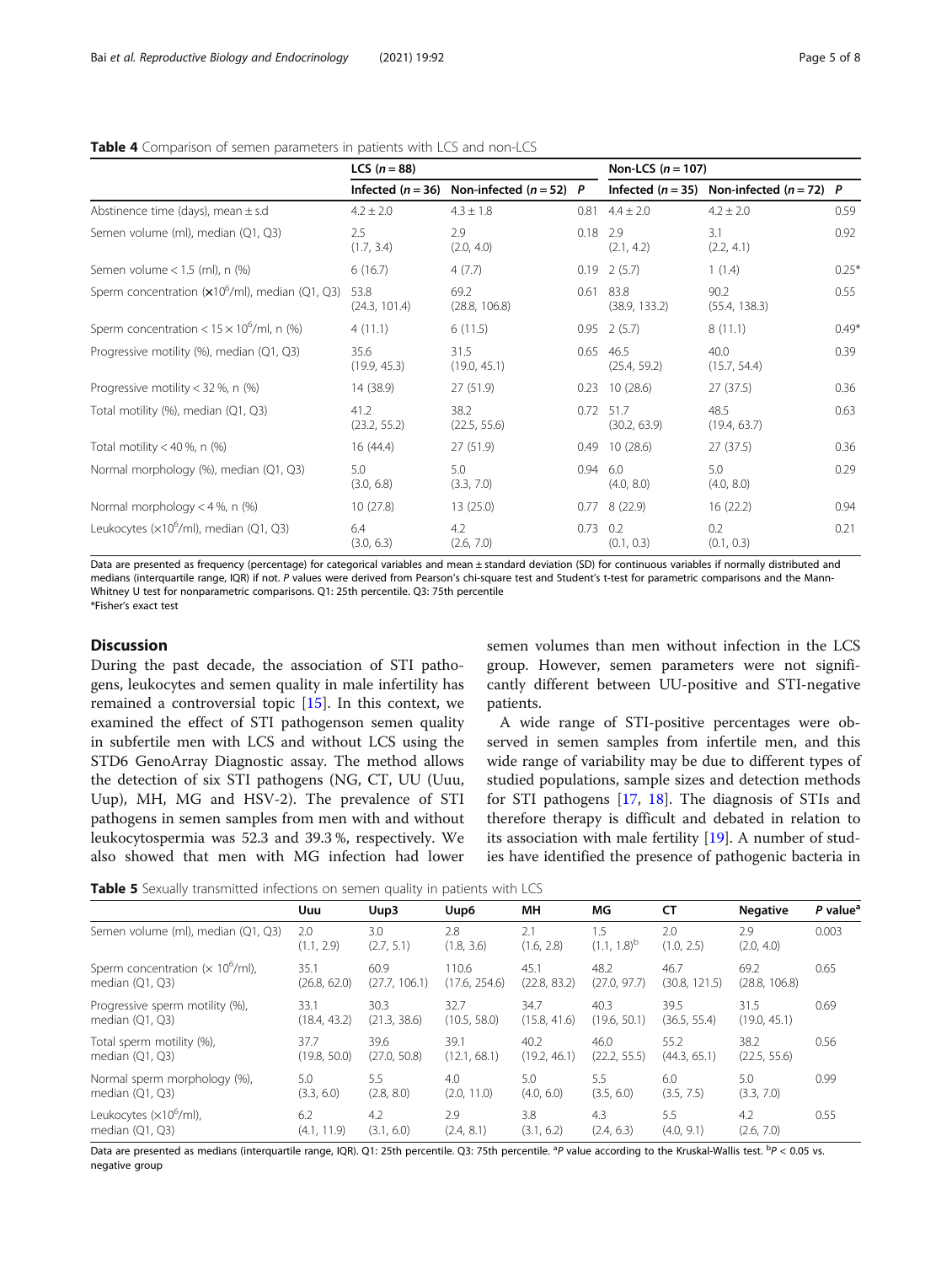semen based on culture or PCR [\[18](#page-7-0)]. Due to the limitations of culture methods, such as time consumption and low specificity, PCR-based diagnostic methods present rapid and sensitive detection of STI pathogens [[20](#page-7-0), [21](#page-7-0)]. In this study, we detected STI pathogens from semen samples by the GenoArray assay, which is a qualitative PCR-based in vitro test and rapid identification of mutations related to STD6 in a single test. Hence, this assay could be a potential screening method for semen pathogens in infertility or STD clinics.

HSV infections are associated with abnormal sperm parameters and male infertility by indirectly causing im-mune responses [[22](#page-7-0), [23](#page-7-0)]. Approximately 2–50 % of infertile men were positive for HSV-1/2 DNA [\[24](#page-7-0), [25](#page-7-0)]. In the current study, the prevalence of HSV-2 pathogens in semen from subfertility patients was 1.0 %, with no difference between the LCS and non-LCS groups. As a low rate of HSV-2 positive semen samples was detected, we did not observe an association of HSV-2 with semen quality.

CT infects the genital tract, resulting in a decrease in seminal volume, sperm concentration, motility and normal morphology [[26\]](#page-7-0). Current studies show that the prevalence of CT is 0.4–42.3 % in asymptomatic males [[9\]](#page-6-0). We observed that the rate of CT-positive semen samples was 3.6 % from subfertility patients. Additionally, CT was associated with a slight decrease in semen volume. The mechanism by which CT affects sperm quality has not yet been elucidated.

NG infection has been associated with urethritis, epididymitis and prostatitis inflammation and thus can lead to infertility. However, the prevalence of NG pathogens was 0-6.5 %, with lower prevalence in infertile men than in men with other STI pathogens [\[18](#page-7-0), [27](#page-7-0)]. Thus, few studies have investigated its correlation with semen parameters. Similar to previous studies, we detected no NG infection in semen samples from subfertility patients with and without LCS.

UU is the most common microorganism of the lower genitourinary tract in males and is a potentially pathogenic species with an etiologic role in male infertility [[28\]](#page-7-0). The UU-positive rate in the semen samples of infertile men ranges from 5 to 42 %. Historically, the association of CT with semen parameters has been inconsistent. Some of the studies pointed out that UU-positive semen had lower sperm concentrations and sperm motility than UU-negative semen. However, other studies did not observe any correlation between UU and semen parameters [\[29](#page-7-0)]. Of interest, our present study confirmed that UU was the most common widespread pathogen in semen (29.2 % of positive samples), with no difference in UU infection between subfertile men with LCS and without LCS. A previous study reported that the frequency of Uuu in the semen of infertile men was higher than that of Uup, indicating that Uup may have a lower correlation with infertility. In this study, we observed a higher prevalence of Uup compared with Uuu in sub-fertile men. Indeed, there was no significant association between semen quality and Uuu and Uup infections. Although we did not find an obvious impact of UU on semen quality, further work exploring the different UU species induced infertility is required.

MH is an STI pathogen that often causes gynecologic and obstetric complications in females, such as postabortion fevers, rupture of fetal membranes, and pelvic inflammatory disease [\[30](#page-7-0)]. Although MH is commonly detected in men with nongonoccocal urethritis (NGU), its role in sperm function and male fertility remains unclear. The prevalence of MH in our study was comparable to that reported by Gdoura et al. (8.2 % vs. 9.2 %) [[29\]](#page-7-0). The detection rate of MH was higher in patients with LCS than in those without LCS, although the difference was not statistically significant, suggesting a possible relationship between MH infection and male infertility.

The bacterium MG was isolated and identified as an STI pathogen in two urethral specimens from men with NGU. Studies also showed that the rate of MG infection was higher in symptomatic patients than in asymptomatic patients [[31,](#page-7-0) [32\]](#page-7-0). Previously, up to 17.1 % of infertile men had MG infection [\[33](#page-7-0)], indicating that this pathogen may be important for male fertility outcomes. In line with another study, the prevalence of MG in asymptomatic patients was not high  $(2.1\%)$  [[34](#page-7-0)]. In addition, we observed that the MG-positive rate of subfertile men with LCS was higher than that of men without LCS, suggesting a link between the presence of MG pathogens and male infertility. Regarding semen quality parameters, there was a decrease in seminal volume in the sample with MG infection compared to that without MG infection. Therefore, our results confirm that MG infection of the male genital tract could induce infertility. Due to the high azithromycin treatment failure rate (37.4 %) for MG infection in men of infertile couples in China, we should notice that inflammatory changes caused by MG longterm infection result in infertility [\[33\]](#page-7-0).

According to infertility, men with LCS had a reduction in fructose concentration compared with non-LCS men, and LCS may affect seminal vesicle function. STI pathogens, including MG and CT, are associated with low semen volume, suggesting that subclinical infections seem to affect epididymal function.

There are several strengths of our findings. First, we showed a high rate of STI pathogens in asymptomatic subfertile men. The prevalence of STI pathogens was not associated with the leucocyte counts in semen, thus suggesting that the determination of more than  $10^6$  peroxidase- positive cells per milliliter cannot discard STIs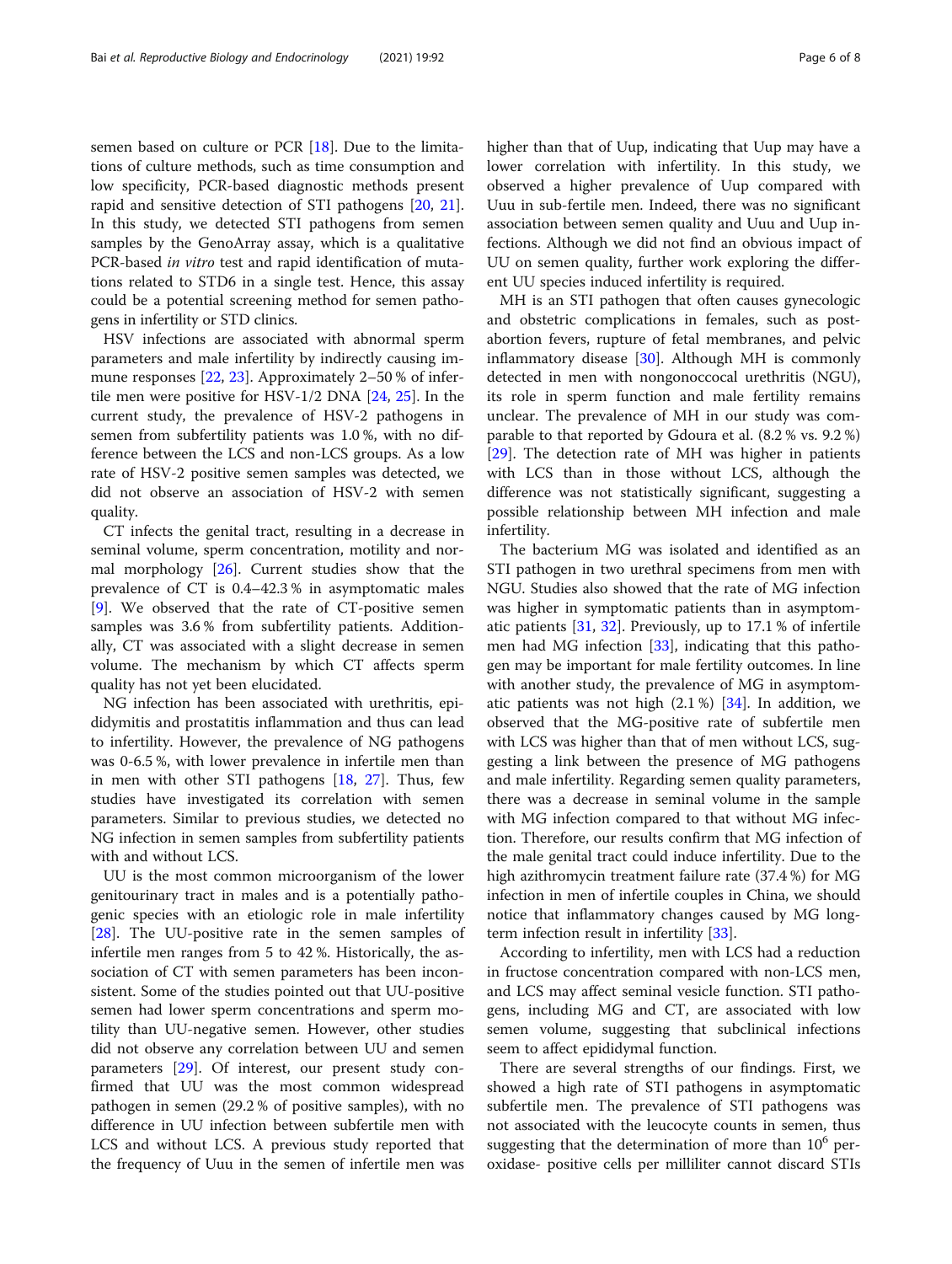<span id="page-6-0"></span>and asymptomatic genital tract infections. Second, in this cross-sectional study, we showed that subfertile men with STIs had worse semen volumes than those without infection. Because of the probable impact of infection on semen quality, some tests performed for STI detection in leukocytospermia should be questioned. Thus, screening for STI pathogens could be part of the routine diagnostic workup of subfertile men.

The present study has inherent limitations. First, this study has a possible selection bias because this was a single center-based cross-sectional study. Second, a control group of normal fertile men is lacking. Third, due to a lack of antibiotic therapy against STI pathogens, the potential impact of infection treatment could not be assessed. A final limitation of the study is the small sample size and the results need to be validated with a larger number of patients. Nevertheless, our observations show the importance of investigating semen infection in the clinical practice diagnostic workup of subfertile men.

Overall, we demonstrated that STI pathogens were detected at a high rate in semen samples from asymptomatic subfertile men using a sensitive molecular assay, with no difference in prevalence between the LCS and non-LCS groups. LCS was associated with a reduction in semen quality, but was not associated with STIs. Thus, the present study finding may be beneficial for clinicians to perform an assessment of the association of STIs and subfertile men with LCS.

#### Abbreviations

STIs: Sexually transmitted infections; LCS: Leukocytospermia; HSV: Herpes simplex virus; CT: Chlamyida trachomatis; UU: Ureaplasma spp.; MH: Mycoplasma hominis; MG: Mycoplasma genitalium; NG: Neisseria gonorrhoeae; Uuu: Ureaplasma urealyticum; Uup: Ureaplasma parvum; NGU: Nongonoccocal urethritis

#### Acknowledgements

We are indebted to Xia Wu, Jingru Xu, Yin Zhu and Wei Cheng for their valuable contribution to the data collection.

#### Authors' contributions

SB designed the research study. YYW, THG, YZ, WL, XDX and SB contributed to the data acquisition. YL, QJ, RL, WJT, MYS, YYT, BGX, XCH, QLY and BX analyzed the data. SB wrote the paper. All of the authors approved the final manuscript.

#### Funding

This study was supported by National Natural Science Foundation of China (81901543, 81901545, 81971333, and 82001495), the National Key Research and Development Project (2019YFA0802600), the Fundamental Research Funds for the Central Universities (WK9110000063), State Key Laboratory of Reproductive Medicine (SKLRM-K201904), Natural Science Foundation of Anhui Provincial of China (1908085QH315).

#### Availability of data and materials

The datasets analyzed during this study are available from the corresponding author.

# **Declarations**

#### Ethics approval and consent to participate

This study was approved by The First Affiliated Hospital of USTC Ethical Committee. Written informed consent was obtained from all participants.

#### Consent for publication

Not applicable.

#### Competing interests

The authors declare no conflict of interest.

#### Author details

<sup>1</sup>Reproductive and Genetic Hospital, The First Affiliated Hospital of USTC Division of Life Sciences and Medicine, University of Science and Technology of China, Hefei, Anhui 230001, P.R. China. <sup>2</sup>Dermatology Department, The Fifth People's Hospital of Hainan Province, 570100 Haikou, Hainan, P.R. China. <sup>3</sup> <sup>3</sup>Reproductive Medicine Center, the First Affiliated Hospital of Hainan Medical University, 570102 Haikou, Hainan, P.R. China. <sup>4</sup>Reproductive Medicine Center The Affiliated Drum Tower Hospital of Nanjing University Medical School, 210008 Nanjing, Jiangsu, P.R. China. <sup>5</sup>Department of Urology, The First Affiliated Hospital of USTC, Division of Life Sciences and Medicine, University of Science and Technology of China, Hefei, Anhui 230001, P.R. China.

#### Received: 7 February 2021 Accepted: 25 May 2021 Published online: 21 June 2021

#### References

- 1. World Health Organization. WHO laboratory manual for the examination and processing of human semen. 5th ed. Geneva: World Health Organization; 2010.
- 2. Micillo A, Vassallo MR, Cordeschi G, D'Andrea S, Necozione S, Francavilla F, Francavilla S, Barbonetti A. Semen leukocytes and oxidative-dependent DNA damage of spermatozoa in male partners of subfertile couples with no symptoms of genital tract infection. Andrology. 2016;4:808–15.
- 3. Khodamoradi K, Kuchakulla M, Narasimman M, Khosravizadeh Z, Ali A, Brackett N, Ibrahim E, Ramasamy R. Laboratory and clinical management of leukocytospermia and hematospermia: a review. Ther Adv Reprod Health. 2020;14:2633494120922511.
- Kim SJ, Paik DJ, Lee JS, Lee HS, Seo JT, Jeong MS, Lee JH, Park DW, Han S, Lee YK, et al. Effects of infections with five sexually transmitted pathogens on sperm quality. Clin Exp Reprod Med. 2017;44:207–13.
- 5. Zhang QF, Zhang YJ, Wang S, Wei Y, Li F, Feng KJ. The effect of screening and treatment of Ureaplasma urealyticum infection on semen parameters in asymptomatic leukocytospermia: a case-control study. BMC Urol. 2020;20:165.
- 6. Farahani L, Tharakan T, Yap T, Ramsay JW, Jayasena CN, Minhas S. The semen microbiome and its impact on sperm function and male fertility: A systematic review and meta-analysis. Andrology. 2021;9:115–44.
- 7. Gimenes F, Souza RP, Bento JC, Teixeira JJ, Maria-Engler SS, Bonini MG, Consolaro ME. Male infertility: a public health issue caused by sexually transmitted pathogens. Nat Rev Urol. 2014;11:672–87.
- 8. Capoccia R, Greub G, Baud D. Ureaplasma urealyticum, Mycoplasma hominis and adverse pregnancy outcomes. Curr Opin Infect Dis. 2013;26:231–40.
- 9. Vallely LM, Egli-Gany D, Pomat W, Homer CS, Guy R, Wand H, Silver B, Rumbold AR, Kaldor JM, Low N, Vallely AJ. Adverse pregnancy and neonatal outcomes associated with Neisseria gonorrhoeae, Mycoplasma genitalium, M. hominis, Ureaplasma urealyticum and U. parvum: a systematic review and meta-analysis protocol. BMJ Open. 2018;8:e024175.
- 10. Beeton ML, Payne MS, Jones L. The Role of Ureaplasma spp. in the Development of Nongonococcal Urethritis and Infertility among Men. Clin Microbiol Rev 2019, 32.
- 11. Xu C, Sun GF, Zhu YF, Wang YF. The correlation of Ureaplasma urealyticum infection with infertility. Andrologia. 1997;29:219–26.
- 12. Wang Y, Liang CL, Wu JQ, Xu C, Qin SX, Gao ES. Do Ureaplasma urealyticum infections in the genital tract affect semen quality? Asian J Androl. 2006;8: 562–8.
- 13. Akgul A, Kadioglu A, Koksal MO, Ozmez A, Agacfidan A. Sexually transmitted agents and their association with leucocytospermia in infertility clinic patients. Andrologia. 2018;50:e13127.